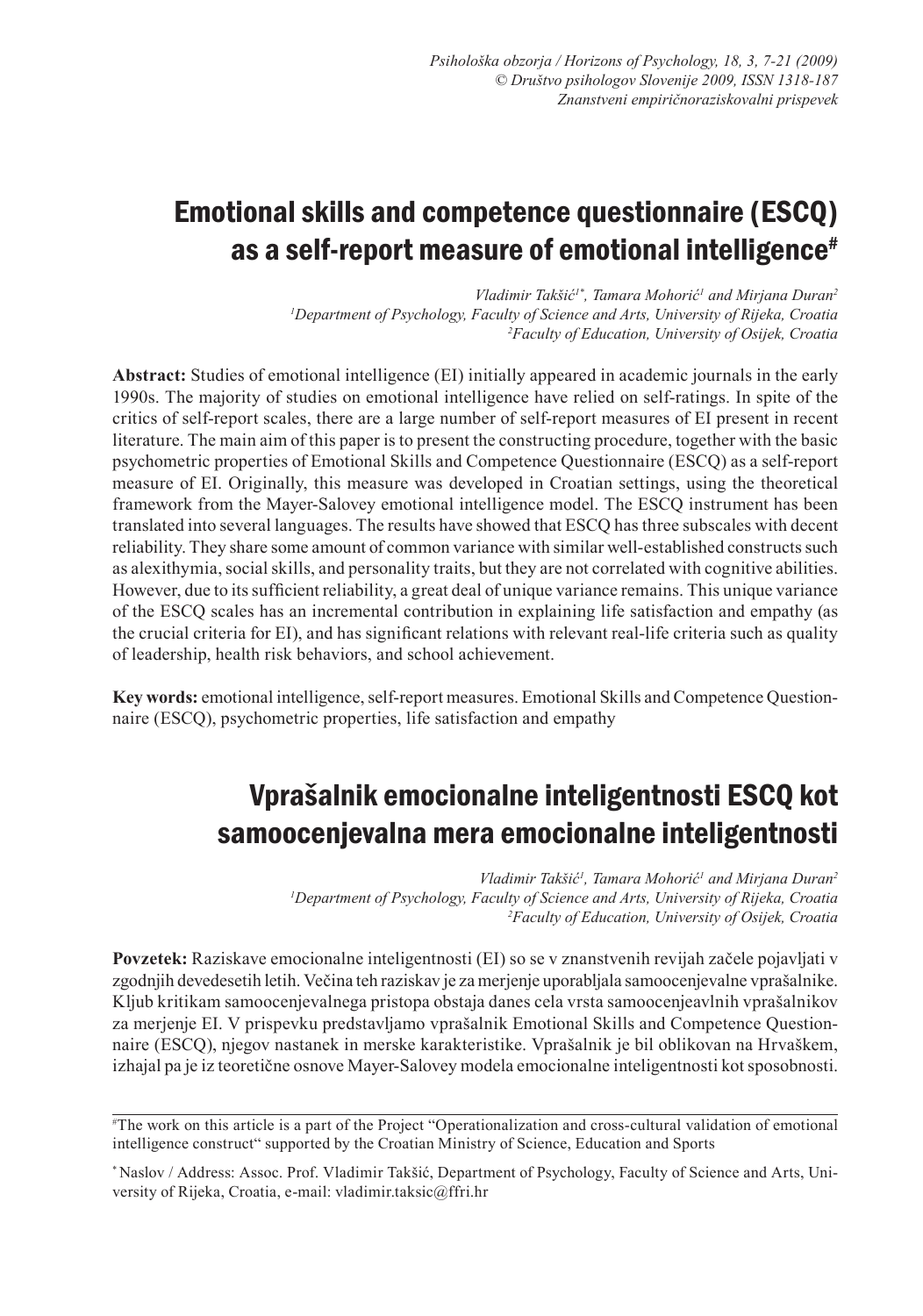Preveden je v več jezikov. Rezultati raziskav kažejo, da ima ESCQ tri podlestvice, ki so notranje konsistentne. Vprašalnik ESCQ ima določen del skupne variance s podobnimi konstrukti kot je aleksitimija, socialne spretnosti, osebnostne lastnosti, vendar pa ni povezan s kognitivnimi sposobnostmi. Vendar velik delež variance zaradi njegove zadostne zanesljivosti ostaja specifičen. Ta specifičen del variance kaže na dodaten doprinos k razlagi zadovoljstva z življenjem in empatije (kot kritičen kriterij emocionalne inteligentnosti) in ima pomembne relacije tudi z relevantnimi življenjskimi kriteriji, kot je npr. kvaliteta vodenja, tveganega vedenja za zdravje, učni uspeh…

**Ključne besede:** čustvena inteligentnost, samoocenjevanje, Vprašalnik emocionalne inteligentnosti ESCQ, psihometrične značilnosti, zadovoljstvo z življenjem, empatija

 $CC = 3120, 2220$ 

American Dialect Society selected emotional intelligence as the "most useful" new word of 1995. It refers to an ability to recognize the meaning of emotional patterns and to solve the problems that appear in emotional context.

Studies of emotional intelligence (EI) initially appeared in academic articles in the early 1990s (Mayer & Gaschke, 1988). There are several definitions of EI. The most comprehensive definition describes EI as a four-level set of abilities, as follows: *a) the ability to perceive accurately, appraise, and express emotion; b) the ability to access and/or generate feelings when they facilitate thought; c) the ability to understand emotions and emotional knowledge; and d) the ability to regulate emotions to promote emotional and intellectual growth* (Mayer & Salovey, 1997).

Currently several comprehensive models of emotional intelligence provide alternative theoretical frameworks for operationalization of the construct. These models do not contradict one another, but they do take somewhat different perspectives on the nature of emotional intelligence. According to these conceptualizations EI can be assessed via three types of measurement, as: a) a *self-report measure*, b) *an observer/informant measure*, and c) *an ability conception*. Ability measures have the advantage of representing an individual's performance level on a task, while self-report measures are filtered through a person's self-concept and impression management motives (Mayer, Salovey, & Caruso, 2000).

A debate has emerged in the EI literature regarding whether or not self-report measures provide an accurate assessment of one's standing on this construct. Petrides and Furnham (2000, 2001) have proposed a new conceptualization of EI that is directly relevant to this discussion. They make a distinction between *trait emotional intelligence* and *ability emotional intelligence,* claiming that these two expressions are two separate constructs rather than two different ways of measuring the same construct. Trait EI encompasses behavioral dispositions and self-perceived abilities, and is measured through self-report. An ability measure of EI concerns actual capabilities and is supposed to assess one's own maximum performance (Petrides & Furnham, 2001). In recent years, there has been a strong movement for shifting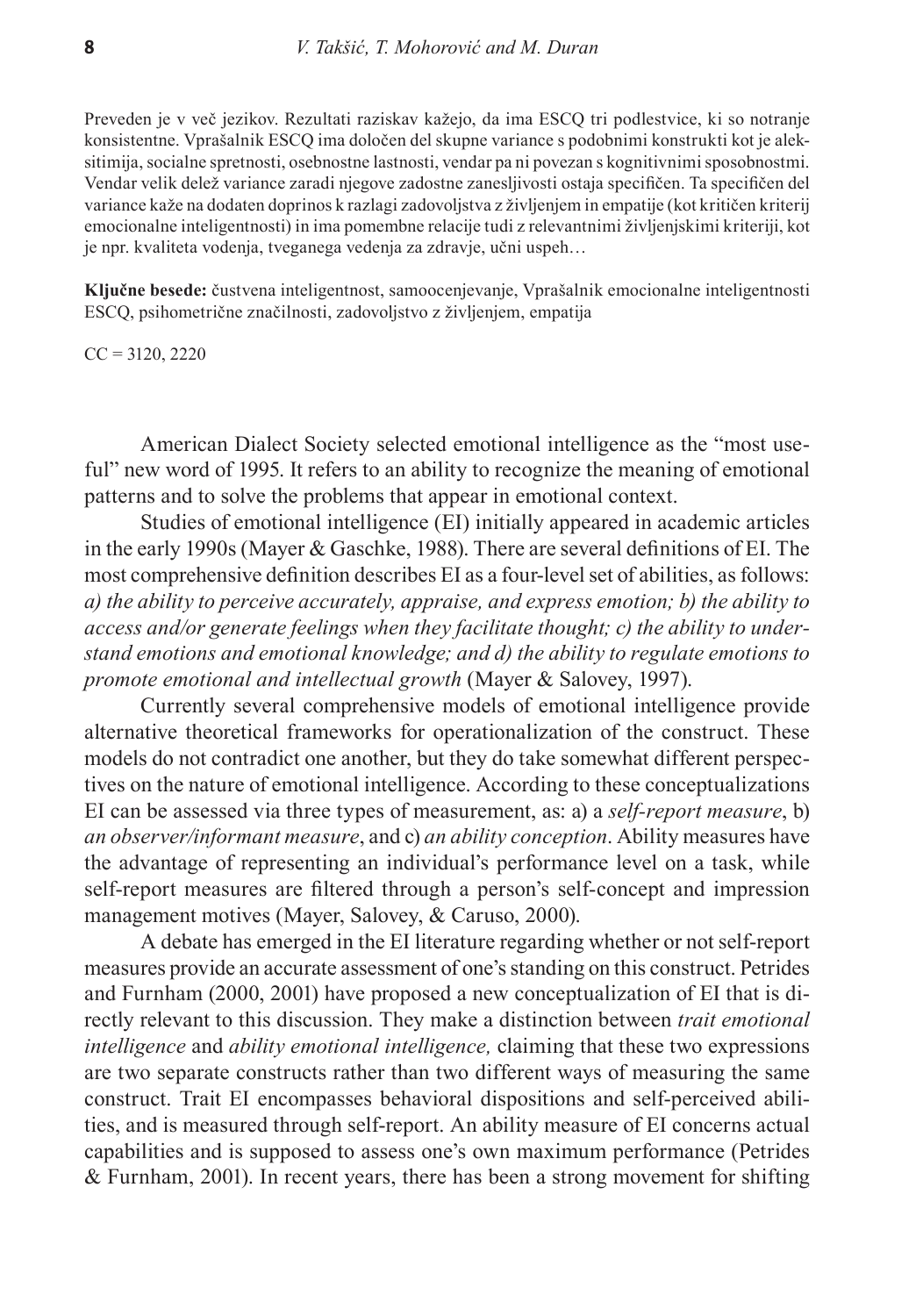from ability and aptitude testing to *competence* testing. Pervin (1990) encouraged researchers to "call attention to the person's *cognitive activities* – the operations and transformations that people perform on information, in contrast to some store of cognitions and responses that a person *has*" (p. 117).

Different studies have revealed a clear relationship between trait emotional intelligence and personality. Thus, emotional intelligence seems to be related to Neuroticism, Extraversion and Agreeableness (Davies, Stankov, & Roberts, 1998), and there is some evidence that the construct is also related to Openness to Experience (Schutte et al., 1998). According to this research, emotional intelligence should be associated with high scores for extraversion, openness, agreeableness and conscientiousness.

The majority of studies on emotional intelligence have relied on self-ratings. Although self-report assessment of emotional intelligence has been criticized (Mayer, Caruso & Salovey, 1999; Petrides & Furnham, 2000), the target person has the greatest access to information that is relevant for judging her/his own competences. The problem with the EI self-report scales is that they can be fairly similar to personality scales. But the relevant difference between indicators of intelligence and personality is that the former refer to "maximum-performance", whereas the latter refer to "typical performance" (Barchard & Hakstian, 2004). Although self-report measures have been criticized as too subjective and less valid, it has been shown that these measures of EI are valid and have satisfactory psychometric properties (e.g., O'Connor & Little, 2003). In addition, Bandura (1977) has claimed that people commonly behave according to their thoughts and feelings. In spite of the critics of self-report scales, there are a large number of self-report measures of EI present, and current literature (Schulze & Roberts, 2005) cites 15 different EI scales.

Relevance of trait EI is recognized in many different areas, such as in the workplace, in clinical and educational psychology, for learning and achievement, as well as in inter- and intra-personal skills and competences.

EI is viewed as a predictor of success in the workplace through its significant association with transformational leadership, through its ability to foster workgroup cohesiveness and strengthen commitment to the organization, and through its ability to permit self-esteem (Abraham, 2005). Numerous perspectives on the role of leaders' emotional intelligence in improving performance and positively influencing the employees in their organizations are found in literature reviews. Some of these perspectives look at the traits of the leader, some at the characteristics of the situational context, and others on the "process" between leaders and employees. However, all of them have the basic goal to understand how, why, and when leaders will have a positive influence on employees and productivity. Emotional intelligence is of "special relevance to leadership and revolves around the fact that leadership is an emotion-laden process, both from leader and a follower perspective" (George, 2000, p. 1047).

As Goleman (1997) claimed, executives' EI is the most important variable that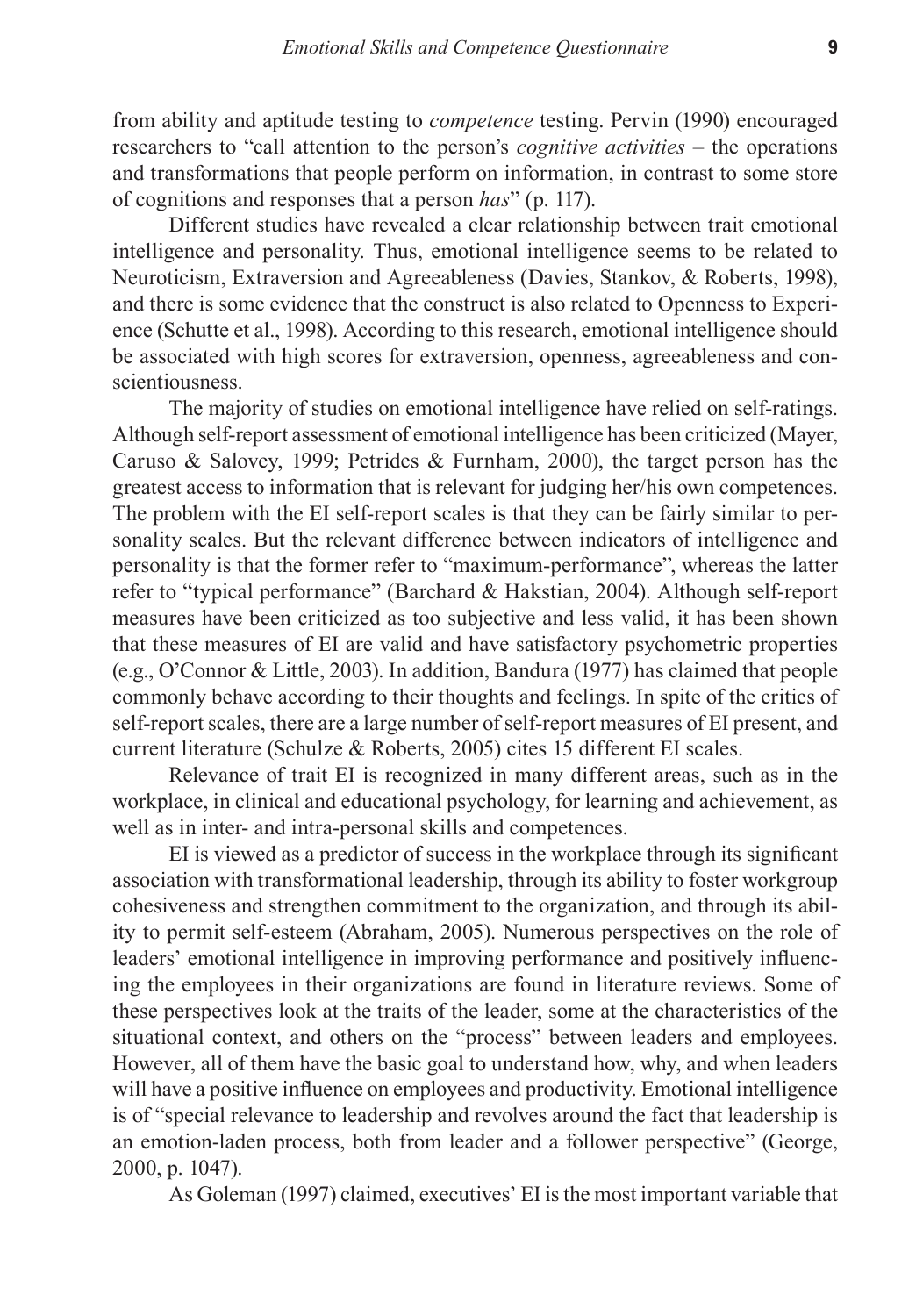differentiates average from excellent leaders. Each of the characteristics that differentiate the stars from non-stars represents an emotional intelligence competency (Bailey, 2000). A leader with higher EI will be better able to engender a higher level of positive emotion within an organization. The negative extreme is the ranting and raving boss, with no concern for employees' feelings.

Several constructs related to EI, such as alexithymia, are important in clinical research (Parker, Taylor, & Bagby, 2003). When it comes to EI and social skills, emotionally intelligent individuals are assumed socially effective, since emotion-based abilities provide a framework for the assessment of interpersonal skills.

Higher emotional intelligence serves as a protective factor for smoking risk factors in adolescents (Trinidad, Unger, Chou, & Johnson, 2004), and risk behavior defined as use of alcohol, tobacco and marijuana (Brackett, Mayer, & Werner, 2004). Adolescents with higher emotional intelligence are also more likely to report positive relations with others, as well as perceived parental support, and are less likely to report negative interactions with close friends (Lopes, Salovey, & Straus, 2003). High EI people also are high in empathy (e.g., because they perceive others' emotions more clearly), life satisfaction, warmth of upbringing (Mayer et al., 1999), openness to feelings, and quality of relationships. They are higher in self-esteem and lower in neuroticism (e.g., because people high in neuroticism and/or low self-esteem do not manage their emotions as well as others) (Smith & Petty, 1995).

The aim of this paper is to present the *Emotional Skills and Competence Questionnaire* (ESCQ) as a self-report measure of emotional intelligence. The construction procedure is described, together with the basic psychometric properties. The relations with well-established constructs and criteria are presented and commented on.

# Emotional skills and competence questionnaire (ESCQ)

Because self-reported measures do not reflect actual performance, "it might be better to say that these measures assess emotional "competence" rather than intelligence" (Ciarrochi, Chan, Caputi & Roberts, 2001, p. 44). To avoid misunderstandings and criticism regarding to self-rating scales and their ability to assess intelligence, the scale was therefore named the *Emotional Skills and Competence Questionnaire* (ESCQ).

Originally, ESCQ was developed in Croatian settings using the theoretical framework from the emotional intelligence model (Mayer & Salovey, 1997). ESCQ has been translated into English by means of back-translation technique (Van de Vjver and Hambleton, 1996). By the same technique translations have been carried out into several languages from the English version as follows: Portuguese (Faria & Lima Santos, 2005), Spanish (Extremera & Fernández-Berrocal, 2005; Mikulić, 2008), Swedish (Molander, Holmström, & Jansson, 2005), Finnish (Räty, 2005), Japanese (Toyota, 2005; Toyota, Morita & Takšić, 2007), French (Lapierre 2008),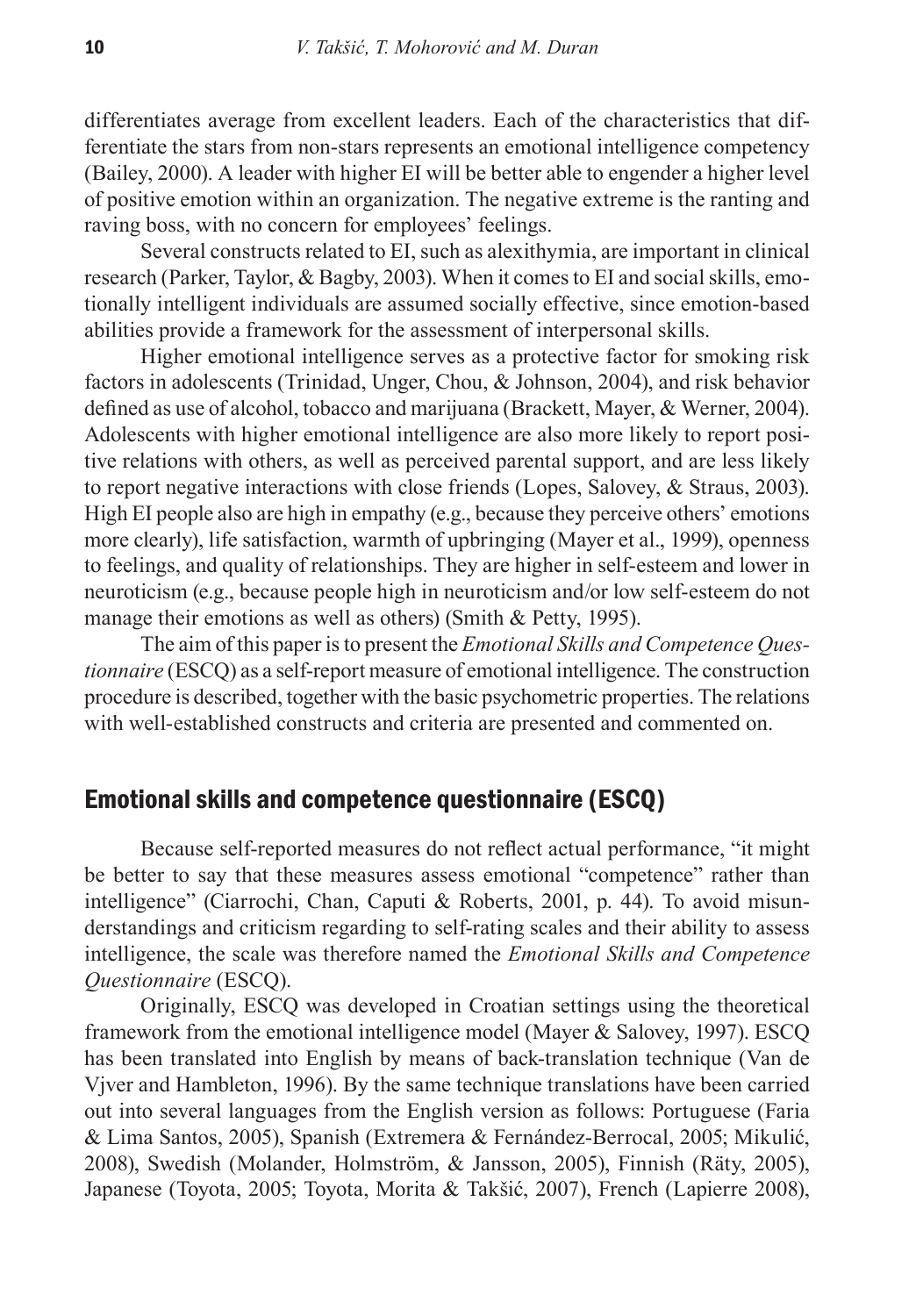Italian (Maurizio Bertollo, personal communication), Chinese-Mandarin (Xu, 2008) and Hindu (Tabassum Rashid, see in this issue). Translation into Slovene language (Avsec, 2005) was performed directly from Croatian.

## Construction procedure of the scales

The items of ESCQ have been generated by a standard procedure: experts in psychology of emotion, as well as students, have been informed about the concept of emotional intelligence, especially regarding the detailed descriptions of the 16 categories in Mayer-Salovey's model (Mayer & Salovey, 1997). After that, they were asked to write as many items as they could think of during a brainstorming process. Close to 300 items were collected, together with items that were already used in acknowledged scales (Averill & Thomas-Knowles, 1991; Mayer, Caruso, Ziegler & Dryden, 1989; Mayer & Stevens, 1994; Salovey, Mayer, Goldman, Turvey & Palfai, 1995).

The next step was to refine the collected items, by asking experts and personality psychologists to sort the items into the 16 categories in accordance with the model. Items were kept in the scale if at least two-thirds of judges placed them in the same category. The final step had the main purpose to find out the best possible combination of items, maintaining internal consistency. A pool of 137 items was distributed to the sample of 381 high school students in age of 14 to 19 years (Takšić, 2001b; Takšić, Jurin, & Cvenić, 2001). The correlations among each category (subscales) were examined, and common factor analysis was applied. Scree-tests suggested the existence of three significant factors.

The present version of Emotional Skills and Competences Questionnaire (ESCQ, Takšić, 2001b) consists of 45 items divided into three subscales:

- a) The Perceive and Understand emotions scale has 15 items (e. g., *When I see how someone feels, I usually know what has happened to him*),
- b) The Express and Label emotions scale has 14 items (e. g., *I am able to express my emotions well*), and
- c) The Manage and Regulate emotions scale has 16 items (e. g., *When I am in a good mood, every problem seems soluble*).

Subjects were asked to rate the items at 5-point scales (1-never, 2-seldom, 3 occasionally, 4-usually, 5-always).

## Basic psychometric properties

In different studies with Croatian version of ESCO, the Cronbach alphas  $\alpha$ were between .81 and .90 for Perception and Understanding scale; for the Express and Label emotions scale  $\alpha$  was between .78 and .88; and for the Manage and Regulate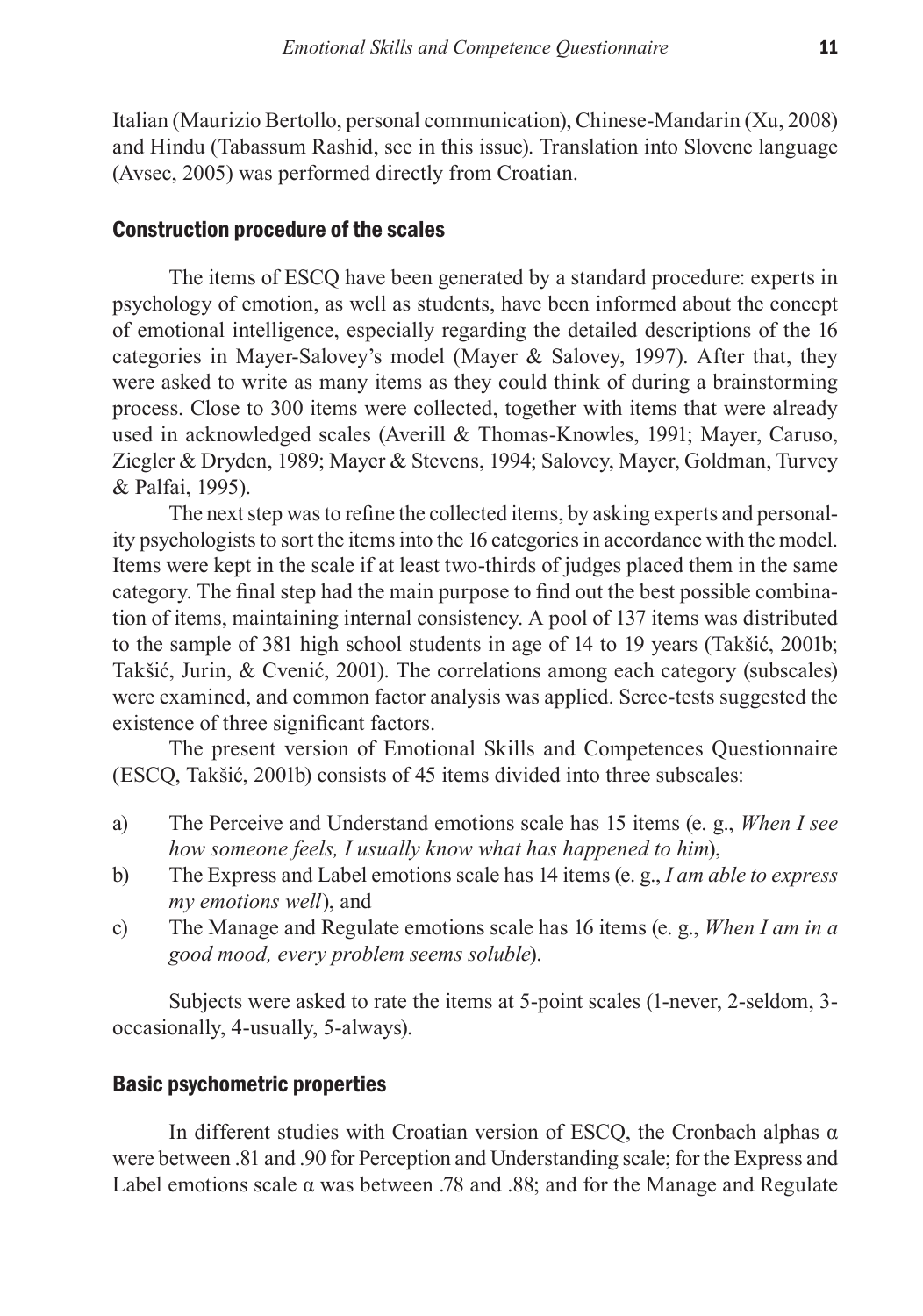emotions scale internal consistency measured with  $\alpha$  ranged from .67 to .78. There were moderate positive correlations between the subscales (.35–.51) that allowed for forming a linear combination measure of overall emotional competence with the internal consistency between  $\alpha$  = .88 and  $\alpha$  = .92 (Takšić, 2001b).

Confirmatory factor analysis performed on a large sample of high school students ( $N = 1460$ ) came with satisfactory goodness of fit indexes (GFI = .87, AGFI = .86, RMSEA = .055) and confirmed the three-factor structure (Takšić, 2005).

#### Convergent, divergent, and concurrent validity

In an attempt to estimate convergent and divergent validity, the ESCQ subscales and total scores were compared with the scales that measure similar constructs (personality traits, self-concept, social skills, and coping strategies).

As expected, the highest correlations emerged with Schutte's self-report emotional intelligence scale (SSREI; Schutte, et al., 1998), where the correlations with PU, EL, MR subscales and with the total score were .59, .48, .48, and .65, respectively. Alexithymia, defined as the difficulty in identifying and describing feelings and having externally oriented thinking (Bagby, Parker, & Taylor, 1993; Parker, Taylor, & Bagby, 2003), is a similar but reverse concept of emotional intelligence and competence, and is negatively correlated with ESCQ subscales and total score (–.34, –.50, –.42, and –.53; Takšić, 2001b).

Among social skills measured by Social Skills Inventory (SSI; Riggio & Trockmorton, 1986), the highest correlations with ESCQ subscales and total score have showed emotional sensitivity (.50, .37, .24, and .52) and social expression (.34, .45, .34, and .50; Takšić, 1998). The relationships are in right direction, because emotional sensitivity and perception ability from ESCQ and understanding of emotion (PU) from SSI have much in common, as have expression and labeling emotion (EL) with social expression.

#### Relations with personality traits

Among the Big Five dimensions, the highest correlation has been found with openness/intellect (.50, .25, .44, and .52; Takšić, 2001a), stressing the connection of emotional ability with cognitive aspects of the personality system. This quasi-ability factor of personality is somewhat similar to intelligence, at least with the words people usually use to describe intelligent people (e.g., imaginative, sensitive, flexible, curious and independent) (McCrae, 2000). The evidence for a relationship between emotional intelligence and Intellect/Autonomy is scarce (Schutte et al., 1998). Shafer (1999) studied the relationship between the Big Five and an indicator of Social Intelligence and found that the Intellect/Autonomy was strong and the most potent Big Five predictor of social intelligence.

The correlations with the other four dimensions of the Big Five are somewhat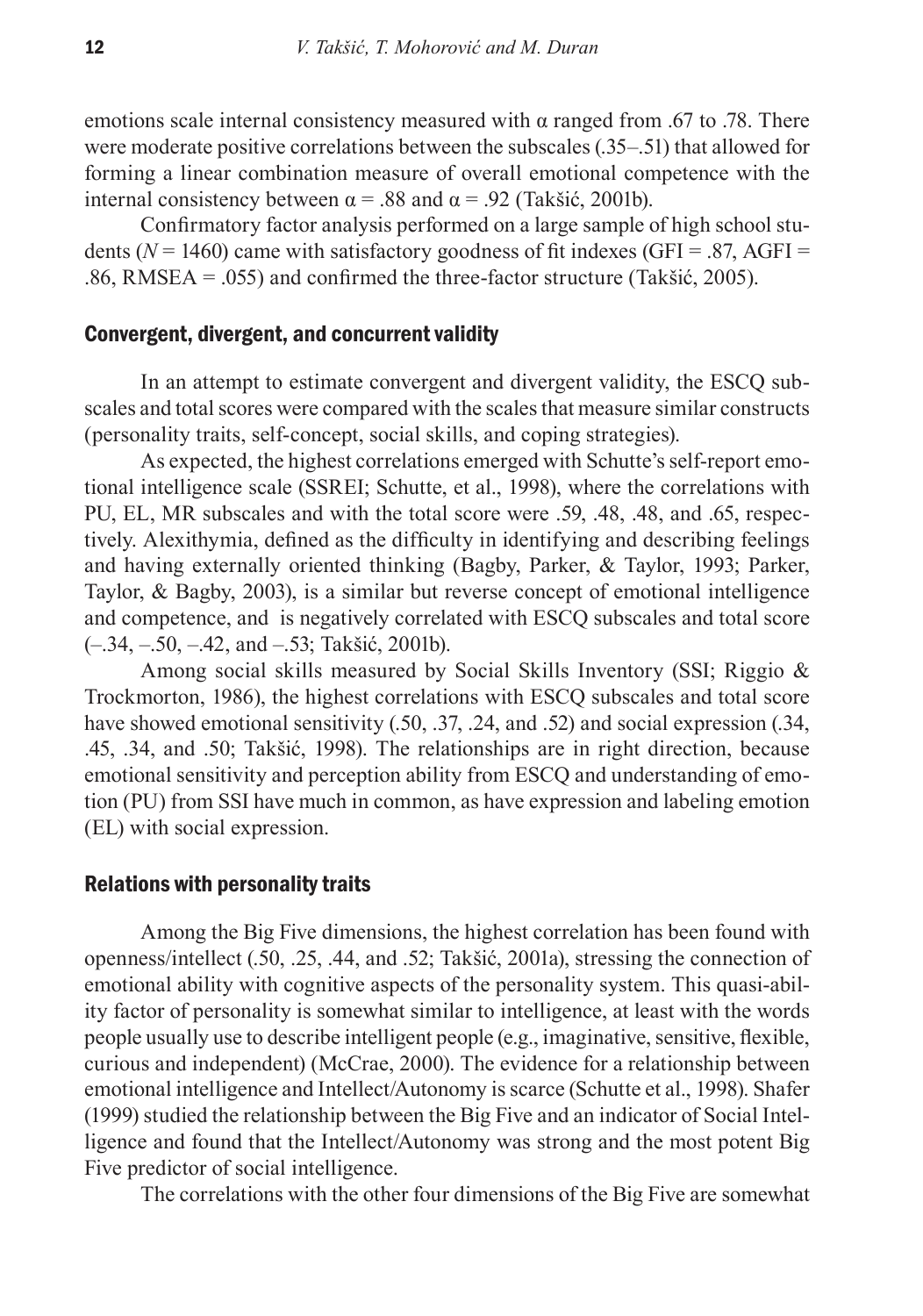lower, but also positive, especially with the EL and MR subscales, as well as with the total score in ESCQ. They are in a range that allows one to conclude that ESCQ has divergent validity from well-known personality traits for the Big Five taxonomy (see also Avsec, Takšić, & Mohorić, this issue).

Based on results from several studies (Davies et al., 1998; Roger & Najarian, 1989; Van der Zee, Thijs, & Schakel, 2002), one can expect a positive relationship between emotional intelligence and Extraversion. Extraverts are open to others and tend to be unreserved and informal in their contacts with other people. These characteristics can be related to what Gardner (1983) referred to as "interpersonal intelligence".

Individuals high in Agreeableness tend to be friendly and warm, tend to have respect for others, and tend to be sensitive to other people's wishes. These characteristics are probably related to the cognitive and behavioral processes directed to the emotions of others. The higher relationship emerged with the EL subscale  $(r =$ .41; Takšić, 2001a).

Based on literature reviews, there is little reason to expect a relationship between emotional intelligence and Conscientiousness. The carefulness, reliability, persistence, and goal-directedness of individuals high in this trait has no conceptual resemblance to the monitoring and interpreting of and coping with emotions.

Emotionally unstable individuals are worried, easily provoked, depressive, and vulnerable. The ability to cope with emotions is very similar to the Emotional Stability construct so a positive relationship between emotional intelligence and Emotional Stability can be expected (Davies et al., 1998; Roger & Najarian, 1989). Bagby, Parker, & Taylor (1994) found a negative relationship between scales of the Toronto Alexithymia Scale and Emotional Stability.

The ESCQ subscales and the total score also have highly positive correlations with maintaining positive mood (.35, .45, .55, and .59, respectively), especially if they are compared to correlations with negative mood  $(-.15, -.21, -.38, -.32,$  respectively; Takšić, 2002).

With Block's ego-resiliency concept, defined as "the linkages of the ego structures that keep the personality system within tenable bounds or permit the finding again of psychologically tenable adaptation modes" (Block & Kremen, 1996, p. 350), the correlations were .47, .36, .49, and .55, respectively. Possible explanation about strong relationship between EI and Block's construct of ego-resiliency is that one of its most important descriptions is ability to recover quickly after stressful and unpleasant events (Block & Kremen, 1996). C. Saarni (1999) in her definition of emotional competence treats resilience as basic ingredient.

## Relations with cognitive ability

The correlations of ESCQ with various measures of cognitive abilities were found to be very low and insignificant (Takšić, 1998; Takšić, Štokalo & Kolić-Vehovec,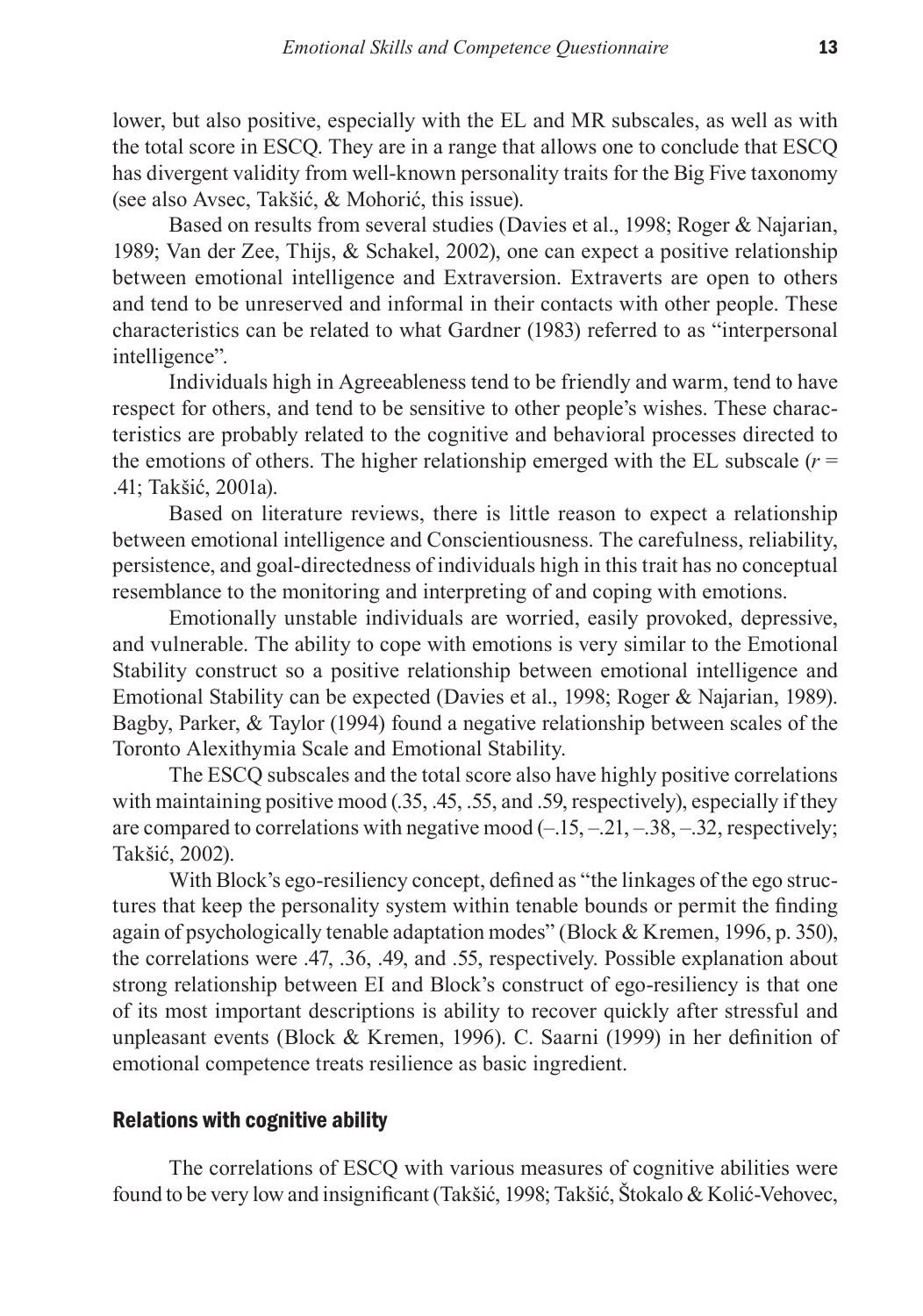2003). The findings are very expected because of strong effect of different methods of measurement, namely self-reported vs. ability approach.

### Gender differences

According to previous studies with self-reported EI (Petrides & Furnham, 2000), females have shown higher scores. A majority of studies on ESCQ (Takšić, 1998; Takšić, Mohorić & Munjas, 2006) came up to the same conclusion. Among ESCQ subscales, Perception and Understanding emotions subscale has demonstrated the biggest and constant differences, while Managing and regulating emotions subscale are mainly not affected by gender influence, but some study came up with finding that males are somewhat better in that kind of EI ability (Takšić, 1998). For Expressing and Labeling emotions subscale the results are not consistent, but majority of them (cf. Takšić et al., 2006) demonstrated higher scores for females.

In cross-cultural studies (Takšić et al., 2007; Takšić et al., 2009) on ESCQ conducted in nine countries from three continents, significant gender effect was found only for Perceiving and understanding emotions subscale. A country-gender interaction was found to be significant for this subscale and Expressing and labeling emotion subscale, showing that females are better only in three countries (Slovenia, Spain and Japan).

#### Developmental changes

According to developmental hypotheses proposed by the authors (Mayer & Salovey, 1997), EI abilities should increase during a life span. The main reason is that EI is based on emotional knowledge (Izard, 2001) with strong relationship with verbal abilities, as the most important factor for crystallized intelligence.

Due to dearth of relevant data, it is hard to find definitive conclusions about developmental changes in self-reported (and trait) EI. Using Trait Emotional Intelligence Questionnaire (TEIQue), the authors Petrides and Furnham (2006) have found positive, but weak correlation  $(r=0.16)$  with age. What is more interesting for our findings, they mentioned theoretically plausible curvilinear effects (especially quadratic components; Petrides, Furnham, & Mavroveli, 2007). This curvilinear U-relationship was found in a study on adolescents aging from 12 to 19 years of age (Vučenović, 2009) using ESCQ. Youngest (7th grade) and oldest (11th and 12th grade) adolescents estimated their EI abilities (perceiving and understanding, and expressing and labeling emotions) higher than adolescents did in age of 15 and 16 years (10th and 11th grade).

In a sample of 467 Italian teachers mean aged 46.30 years (*SD* = 8,51, range 24 to 60 yrs), Simone Catalano (personal communication) found similar correlations between total ESCQ and age  $(r = .13)$  as Petrides and Furnham (2006). The highest correlation was with the Perceiving and understanding emotions subscale (.16), with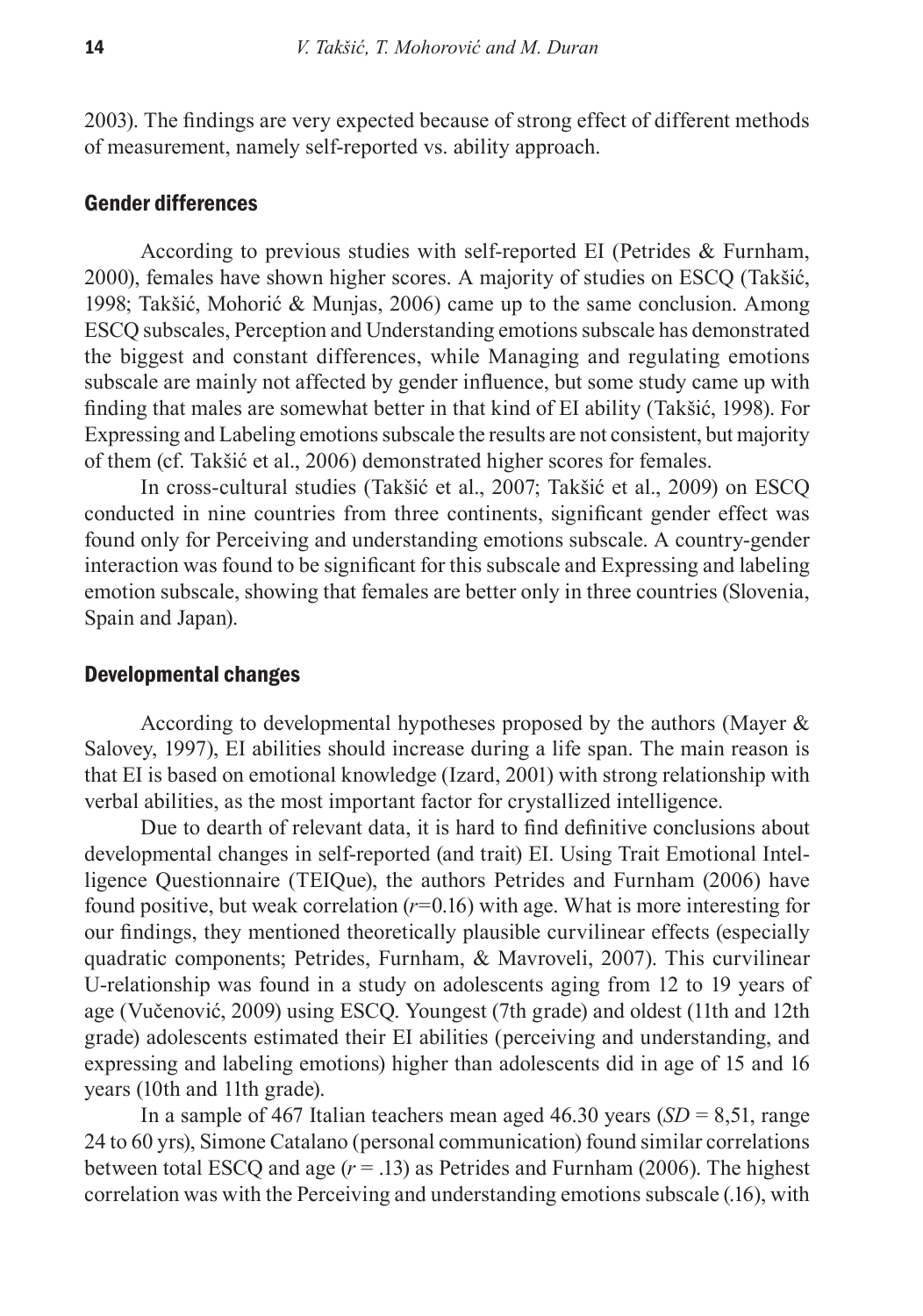Expressing and labeling emotion subscale was  $r = 0.13$ , and no correlation was found with Managing and regulating emotions subscale.

### Predictive validity of ESCQ

Psychometric literature stresses the importance of the predictive validity of every newly established psychological instrument in a validation procedure. As mentioned previously, empathy is a crucial criterion for emotional intelligence, and it is interesting that higher correlations have been found between the ESCQ scale and the cognitive aspect of empathy (.45, .20, .41, and .44), than with its emotional aspect (.43, .15, .09, and .27; Takšić, 1998). These findings support the connection of emotional intelligence, skills, and competencies with cognition.

A life satisfaction and empathy were chosen as the main criteria by the authors of the theory of EI theory (Mayer et al., 2000). They presumed that every instrument that has the intention to measure EI must show positive relationship with those two constructs. The ESCQ scale satisfies these criteria. Following the idea proposed by Salovey and Mayer (1990) that an emotionally intelligent person does not ask how much he will earn in life, but he tends to be happy in his/her life, satisfaction was established as the main criterion for concurrent and incremental validity procedures. The ESCQ scales significantly contributed to explaining the variance in life satisfaction, even when they were the last variables entered in the regression equation ( $\Delta R^2$ )  $= .047$ ,  $p = .007$ ; Takšić & Mohorić, 2009) after those from self concept, and from Social Skills Inventory (Riggio & Trockmorton, 1986). The stepwise regression analyses demonstrated strong evidence and superiority of emotional management skills for the competences in establishing life satisfaction among variables derived from the self-concept construct (Takšić, 1998, 2002).

The highest predictive validity of ESCQ subscales and total score has been found for quality of leadership defined according to Yukl's taxonomy (Yukl, 1994). Correlations with abilities of perceiving and understanding, expressing and labeling, managing and regulating subscale, and total score were .46, .46, .52, and .61, respectively (Takšić, Tkalčić, & Brajković, 2001). This supports many theoretical claims about the significant role of emotional abilities and competences in the leadership process (Cooper & Sawaf, 1998; Goleman, 1997; Ryback, 1998).

Adolescents with higher results in ESCQ are significantly less involved in health risk behaviors like smoking, drinking alcohol and using drugs (Takšić & Rafajac, 2002). EI have been found to be more relevant protective factor in female adolescent sample. Among many socio-demographic variables and personality characteristics, significant contribution have been found for the MR scale demonstrating the importance of an ability of managing and regulating of emotions in protecting adolescents from engaging in unhealthy and risky behaviors.

Because ESCQ is not an ability test, it was not very reasonable to expect that it would have significant correlations with school achievement. However, there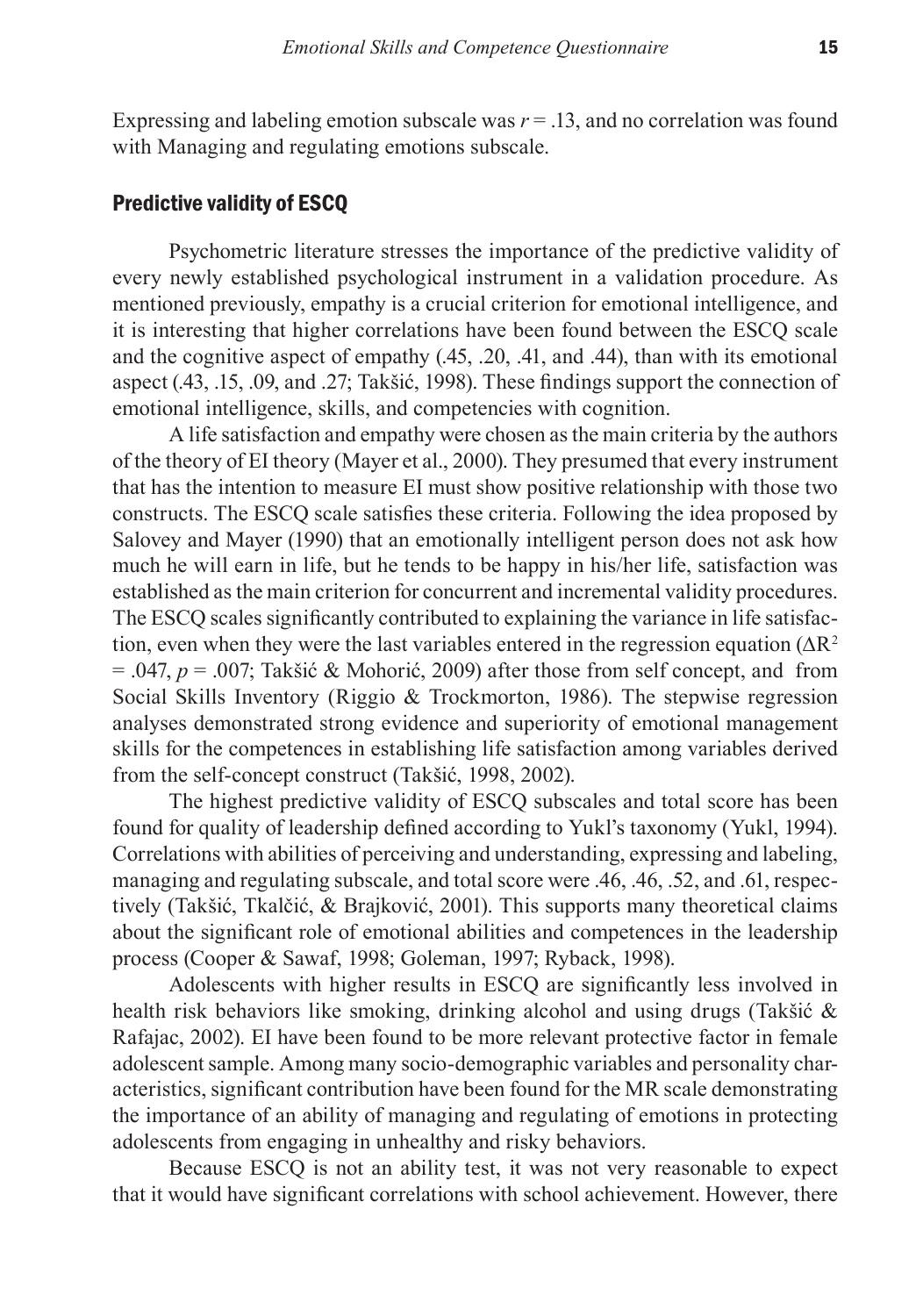have been found that the relationship is significant for the PU and MR subscales, if not very strong  $(r = .19$  and .21, respectively). Moreover, total ESCO has significant contribution in explaining the variance of school achievement over and above four classical tests of intelligence from California Tests of Mental Maturity (CTMM; ∆R<sup>2</sup>  $= .041$ ,  $p = .05$ ), stressing the importance of the ability of managing and regulating emotions ( $\beta$  = 0.196, *p* = .007; Takšić et al., 2003). The same trend was found for a test of general intelligence (Takšić, 1998), this trend also confirmed in follow up study with the same tests from CTMM (Takšić & Mohorić, 2007).

## Conclusive remarks and general guidelines for the future

In conclusion, it could be said that ESCQ exhibited good psychometric properties in several cultural settings (Faria et al., 2006), confirming three-factor structure. It shares some amount of common variance (up to 28%) with the scales derived from similar constructs. However, due to the sufficient reliability of the scales, a great deal of unique variance remains (more than 40%). This unique variance of the ESCQ scales has an incremental contribution in explaining life satisfaction as the crucial criterion for emotional intelligence, and even for school achievement.

The relation of ESCQ with related constructs support the hypothesis that emotional competence is not only a "old wine in a new bottle", but is a distinct construct of so called (positive) "emotional traits" (Mayer, 2001) that could be operationalized. One of the authors of Big Five concept McCrae (2000) claimed: "EI appears as a variable on the boundary between personality and cognition" (p. 268).

The ESCQ has proved to be a reliable and valid measure of emotional competence in varied contexts, evidencing construct, convergent, divergent and concurrent validity.

However, as reliability of the *Manage and Regulate Emotion* scale turned out to be somewhat low in several of the studies, improvements of the formulation of some of its items might help to raise its value. The structure of ESCQ in different countries and languages needs to be examined via confirmatory factor analysis. In addition, it would be interesting to consider more thoroughly the issue of gender differences and developmental changes.

## References

- Abraham, R. (2005). Emotional intelligence in the workplace: A review and synthesis. In R. Schulze & R. D. Roberts (Eds*.*), *Emotional intelligence: An international handbook* (pp. 255–270). Cambridge: Hogrefe and Huber Publication.
- Averill, J. R., & Thomas-Knowles, C. (1991). Emotional creativity. In K.T. Strongman (Ed.), *International Review of Studies on Emotions*, Vol. 1 (pp. 269–299). London: Wiley.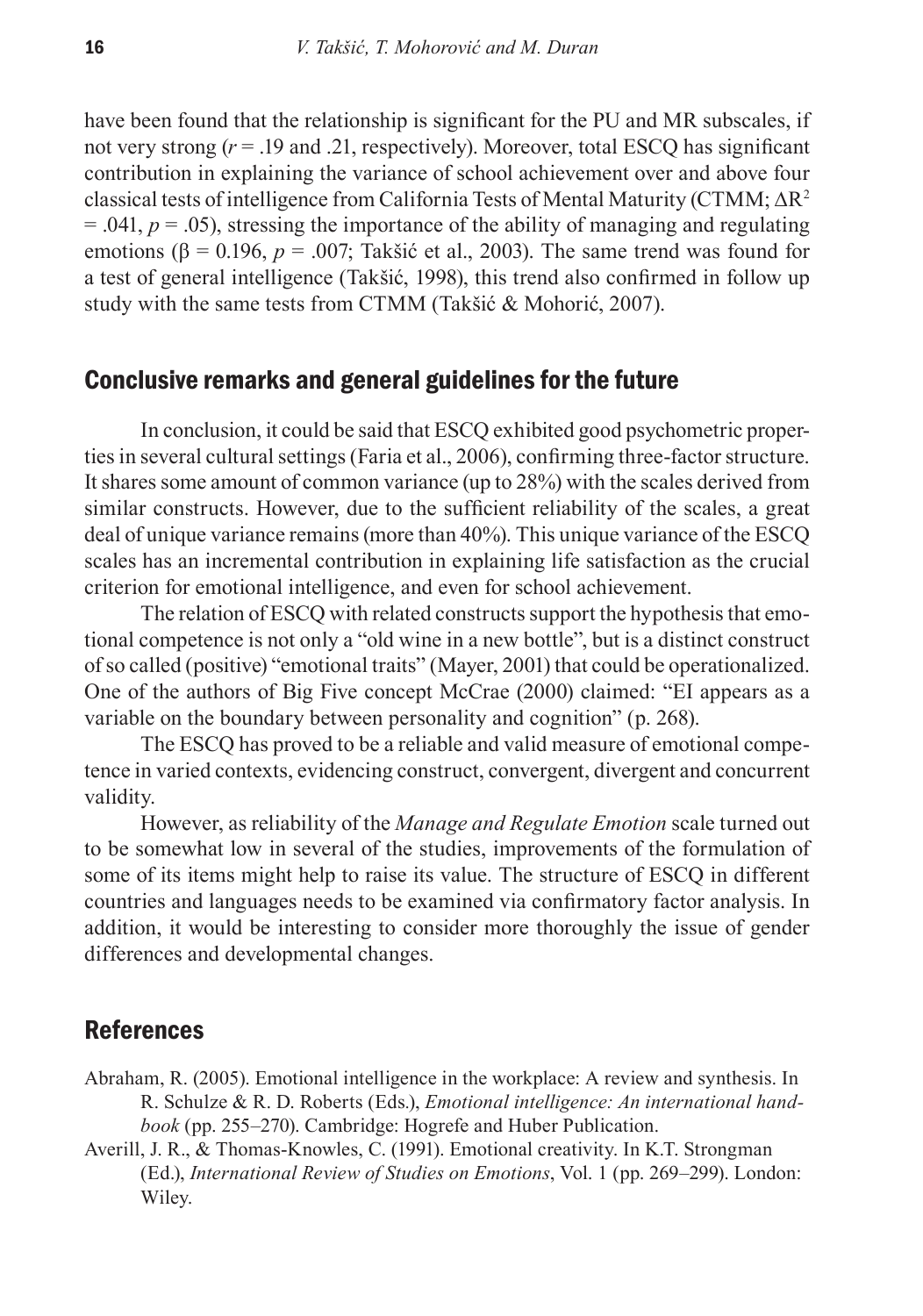- Avsec, A. (2005, July). Emotional Skills and Competence Questionnaire: Reliability and validity of a Slovene version. In V. Takšić (Chair), *Cross-cultural validation of Emotional Skills and Competence Questionnaire (ESCQ).* Symposium conducted at the 9<sup>th</sup> European Congress of Psychology, Granada, Spain.
- Bagby, R. M., Parker, J. D. A., & Taylor, G. J. (1993). The twenty-item Toronto Alexithymia Scale: II. Convergent, discriminant, and concurrent validity. Journal of Psychosomatics Research, 38, 33–40.
- Bagby R. M., Parker, J. D. A. & Taylor, G. J. (1994). The twenty-item Toronto Alexithymia Scale. I: Item selection and cross-validation of the factor structure. Journal of psychosomatic research, 38, 23–33.
- Bailey, J. (2000). Strategic leadership and emotional intelligence. Proceedings of the American Socety of Business and Behavioral Sciences, 7, 255–261.
- Bandura, A. (1977). Self-efficacy: Toward a unified theory of behavioral change. Psychological Review, 84, 191–215.
- Barchard, K. A., & Hakstian, A. R. (2004). The nature and measurement of emotional intelligence abilities: Basic dimensions and their relationships with other cognitive ability and personality variables. *Educational and Psychological Measurement, 64,* 437–462.
- Block, J., & Kremen, A. M. (1996). IQ and ego-resiliency: Conceptual and empirical connections and separateness. *Journal of Personality and Social Psychology, 70*(2), 349–361.
- Brackett, M. A., Mayer, J. D., & Werner, R. M. (2004). Emotional intelligence and its relation to everyday behaviour. *Personality and Individual Differences, 36*, 1387–1402.
- Ciarrochi, J., Chan, A., Caputi, P., & Roberts, R. (2001). Measuring emotional intelligence. In J. Ciarrochi, J. P. Forgas, & J. D. Mayer, *Emotional intelligence in everyday life: A scientific inquery*. (pp. 25–45). Psychology Press, Taylor & Frances Group.
- Cooper, R. K., & Sawaf, A. (1998). *Executive EQ: Emotional intelligence in leadership and organizations*. New York: Penguin Books.
- Davies, M., Stankov, L., & Roberts, D. R. (1998). Emotional intelligence: In search of an elusive construct. *Journal of Personality and Social Psychology*, 75, 989–1015.
- Extremera, N. & Fernández-Berrocal, P. (2005, July). Emotional Skills and Competence Questionnaire (ESCQ): Adaptation to Spanish, reliability and its relationship with well-being indexes. In V. Takšić (Chair), *Cross-cultural validation of Emotional Skills and Competence Ouestionnaire (ESCO)*. Symposium conducted at the 9<sup>th</sup> European Congress of Psychology, Granada, Spain.
- Faria, L., & Lima Santos, N. (2005, July). Adaptation of the Emotional Skills and Competence Questionnaire (ESCQ) to the Portuguese context. In V. Takšić (Chair), *Cross-cultural validation of Emotional Skills and Competence Questionnaire (ESCO).* Symposium conducted at the 9<sup>th</sup> European Congress of Psychology, Granada, Spain.
- Faria, L., Lima Santos, N., Takšić, V., Raty, H., Molander, B., Holmstrom, S., Jansson, J., Avsec, A., Extremera, N., Férnandez-Berrocal, P., & Toyota, H. (2006). Cross-cultural validation of the Emotional Skills and Competence Questionnaire (ESCQ). *Psicologia*, *20*(2), 95–127.
- Gardner, H. (1983). *Frames of mind: The theory of multiple intelligences*. New York: Basic Books.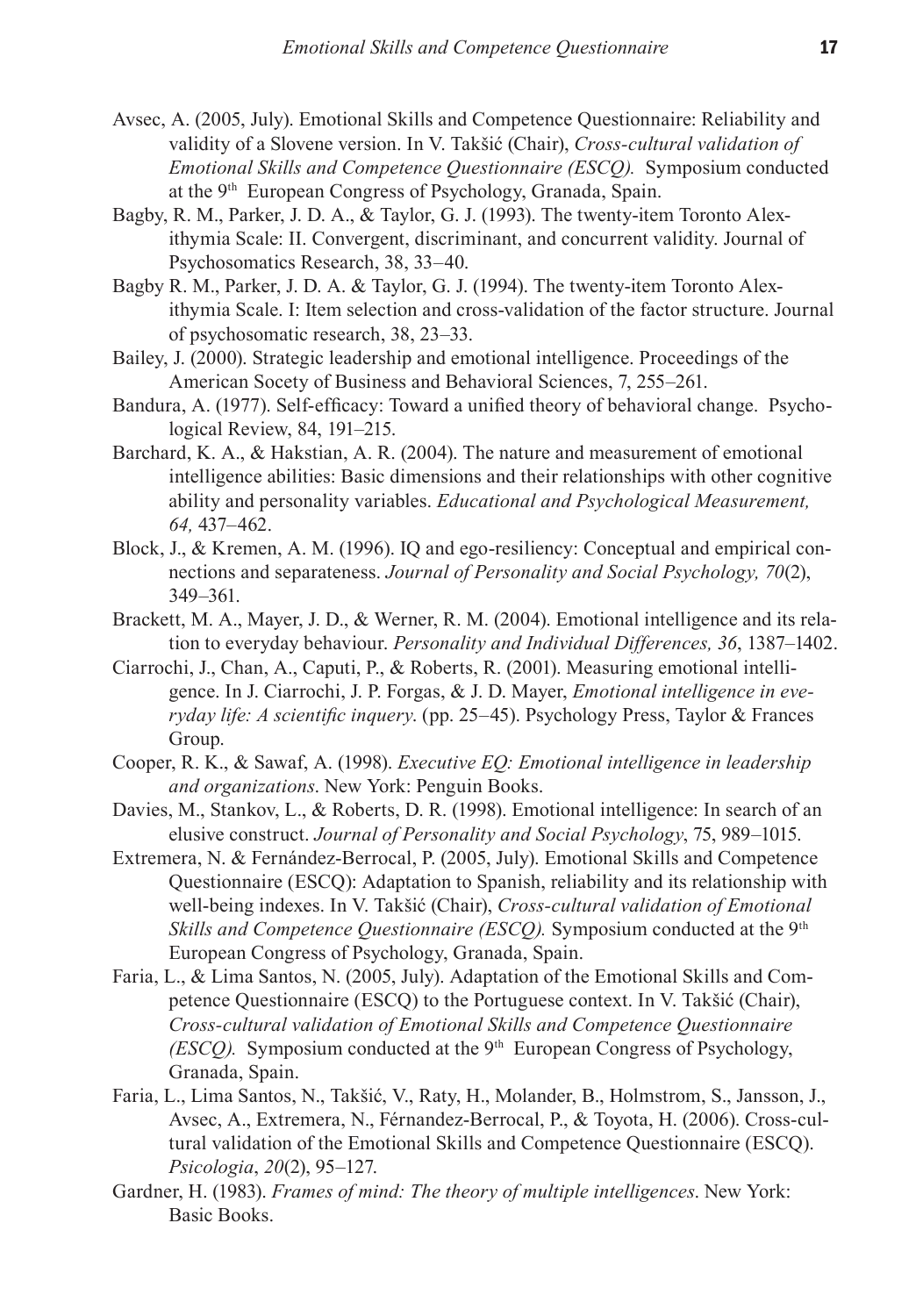- George, J. M. (2000). Emotions and leadership: The role of emotional intelligence. *Human Relations, 53*(8), 1028–1051.
- Goleman, D. (1997). *Working with* e*motional intelligence*. New York: Bantam.
- Izard, C.E. (2001). Emotional intelligence or adaptive emotions? *Emotions, 1*, 249–257.
- Lapierre, S. (2008, July). *Emotional intelligence and well-being in old age***.** Oral presentation in Symposium "Importance of emotional intelligence in positive outcomes during life span" at 4th European Conference on Positive Psychology. Opatija-Rijeka, Croatia.
- Lopes, P. N., Salovey P., & Straus, R. (2003). Emotional intelligence, personality, and the perceived quality of social relationships. *Personality and Individual Differences, 35*, 641–658.
- Mayer, J. D. (2001). Emotion, intelligence, and emotional intelligence. In J. P. Forgas (Ed.), *Handbook of affect and social cognition*. Mahwah, NJ: Erlbaum Associates, Publishers.
- Mayer, J. D., Caruso, R. D., & Salovey, P. (1999). Emotional intelligence meets traditional standards for an intelligence. *Intelligence*, 27, 267–298.
- Mayer, J. D., Caruso, R. D., Ziegler, E., & Dreyden, J. I. (1989). Intelligence and intelligence-related personality traits. *Intelligence, 13*, 119–133.
- Mayer, J. D., & Gaschke, Y. N. (1988). The experience and meta-experience of mood. *Journal of Personality and Social Psychology, 55,* 102–111.
- Mayer, J. D., & Salovey, P. (1997). What is emotional intelligence? In P. Salovey & D. Sluyter (Eds.), *Emotional development and emotional intelligence: Educational implications*. (pp. 3–31). New York: Basic Books.
- Mayer, J. D., Salovey, P., & Caruso, D. (2000). Models of emotional intelligence. In R. J. Sternberg (Ed.), *Handbook of human intelligence* (2nd ed.). (pp. 396–422). New York: Cambridge University Press.
- Mayer, J. D., & Stevens, A. A. (1994). An emerging understanding of the reflective (meta) experience of mood. *Journal of Research in Personality, 28*, 351–373.
- McCrae, R. R. (2000). Emotional intelligence from the perspective of the five-factor model of personality. In R. Bar-On & D. A. Parker (Eds.). *The Handbook of Emotional Intelligence* (pp. 263–276). San Francisco: Jossey-Bass.
- Mikulić, I. M. (2008, July). Cross-cultural validation of Emotional Skills and Competence Questionnaire: Assessing structural equivalence of adapted ESCQ for Argentina. In V. Takšić (Chair), *Cross cultural validation of various measures of emotional intelligence*. Symposium conducted at the 29<sup>th</sup> International Congress of Psychology, Berlin, Germany.
- Molander, B., Holmström, S., & Jansson, J. (2005, July). ESCQ-45 as related to self-rated job stress and health*.* In V. Takšić (Chair), *Cross-cultural validation of Emotional Skills and Competence Ouestionnaire (ESCO).* Symposium conducted at the 9<sup>th</sup> European Congress of Psychology, Granada, Spain.
- O'Connor, R. M. & Little, I. S. (2003). Revisiting the predictive validity of emotional intelligence: Self-report versus ability-based measures. *Personality and Individual Differences 35,* 1893–1902.
- Parker, J. D. A., Taylor, G. J., & Bagby, R. M. (2003). The 20-item Toronto Alexithymia Scale-III: Reliability and factor validity in a community population. *Journal of Psychosomatic Research, 55*, 269–275.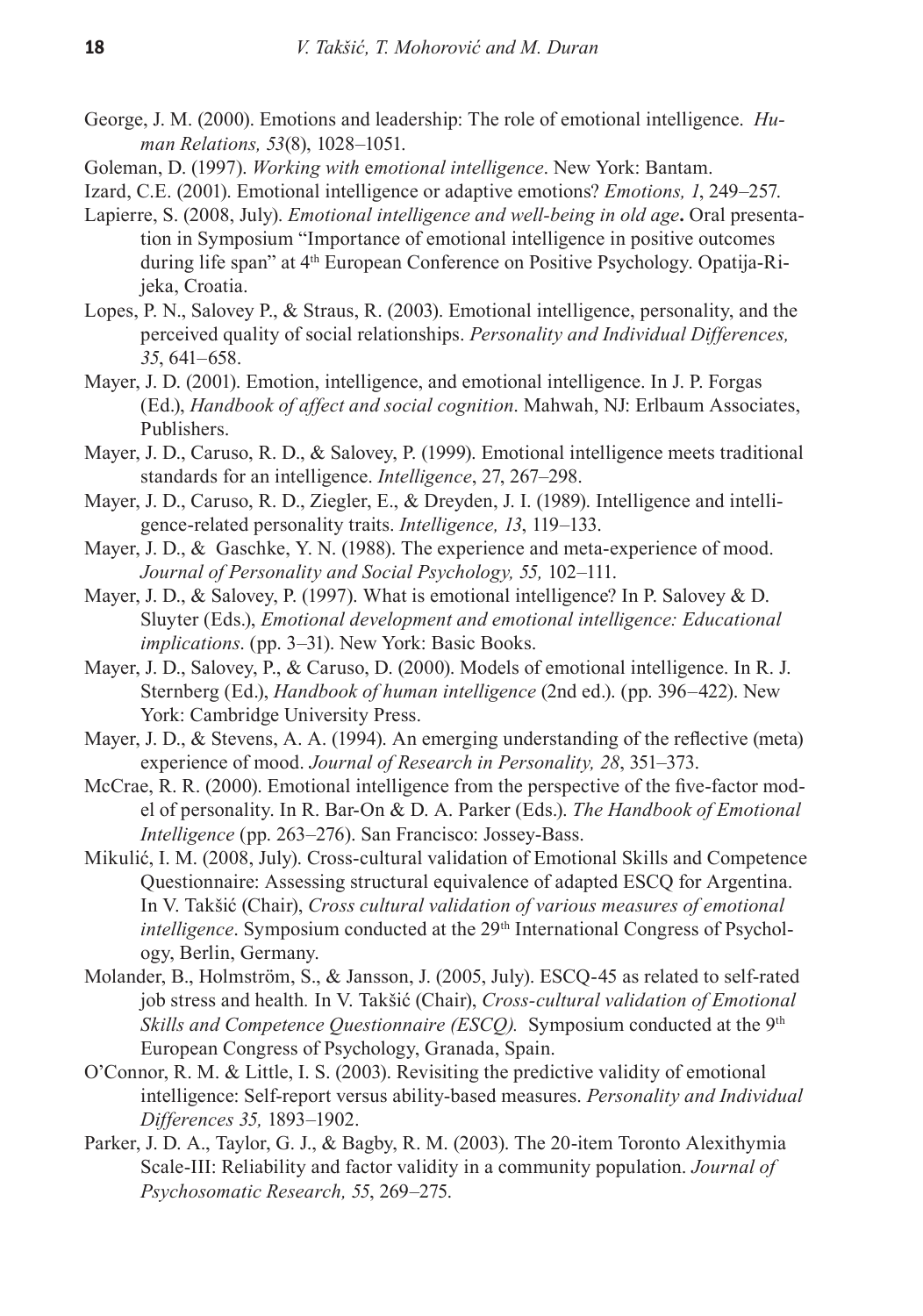- Pervin, L. A. (1990). *Handbook of personality: Theory and research*. New York: Guilford Press.
- Petrides, K. V., & Furnham, A. (2000). Gender differences in measured and self-estimated trait emotional intelligence. *Sex Roles, 42,* 449–461.
- Petrides, K. V., & Furnham, A. (2001). Trait emotional intelligence: Psychometric investigation with references to established trait taxonomies. *European Journal of Personality, 15*, 425–448.
- Petrides, K.V., & Furnham, A. (2006). The role of trait emotional intelligence in genderspecific model of organizational variables. *Journal of Applied Social Psychology, 36,* 552–569.
- Petrides, K. V., Furnham, A., & Mavroveli, S. (2007). Emotions, emotionality, and intelligence in the development of adaptive behavior. In G. Matthews, M. Zeidner, & D. Richards (Eds), *The science of emotional intelligence: Knows and unknowns* (pp. 151–166). Oxford University Press.
- Räty, H. (2005, July). Perceived emotional competence and self-concept. In V. Takšić (Chair), *Cross-cultural validation of Emotional Skills and Competence Questionnaire (ESCO).* Symposium conducted at the 9<sup>th</sup> European Congress of Psychology, Granada, Spain.
- Riggio, R. E., & Trockmorton, B. (1986). *Manual for the social skills inventory (SSI)*. Fullerton: Department of Psychology, California State University.
- Roger, D., & Najarian, B. (1989). The construction and validation of a new scale for measuring emotion control. *Personality and Individual Differences, 10,* 845–853.
- Ryback, D. (1998). *Putting emotional intelligence to work: Successful management is more than IQ*. Woburn: Butterworth-Heinmann.
- Saarni, C. (1999). *The development of emotional competence*. New York: Guilford Press.
- Salovey, P., & Mayer, J. D. (1990). Emotional intelligence. *Imagination, Cognition and Personality*, *9*, 185–211.
- Salovey, P., Mayer, J. D., Goldman, S. L., Turvey, C., & Palfai, T. P. (1995). Emotional attention, clarity, and repair: Exploring emotional intelligence using the Trait Meta-Mood Scale. In J. W. Pennebaker (Ed.), *Emotion, disclosure, & health* (pp. 125–154). Washington: American Psychological Association.
- Schulze, R. & Roberts, R. D. (Eds.). (2005). *Emotional Intelligence: An international handbook*. Cambridge: Hogrefe & Huber Publishers.
- Schutte, N. S., Malouff, J. M., Hall, L. E., Haggerty, D. J., Cooper, J. T., Golden, C. J., & Dornheim, L. (1998). Development and validation of a measure of emotional intelligence. *Personality and Individual Differences*, *25*, 167–177.
- Shafer, A. B. (1999). Relation of the Big Five and factor V subcomponents to social intelligence. *European Journal of Personality, 13,* 225–240.
- Smith, S. M. & Petty, R. E. (1995). Personality moderators of mood congruence effects on cognition: The role of self-esteem and negative mood regulation. *Journal of Personality and Social Psychology*, 68, 1092–1107.
- Takšić, V. (1998). *Validacija konstrukta emocionalne inteligencije*. [Validation of the Emotional Intelligence Construct]. Unpublished doctoral dissertation, University of Zagreb, Croatia.
- Takšić, V. (2001a, May). *Relation between emotional intelligence (skills and competences) and some relevant constructs.* Oral presentation at the 15th Ramiro Bujas' Days,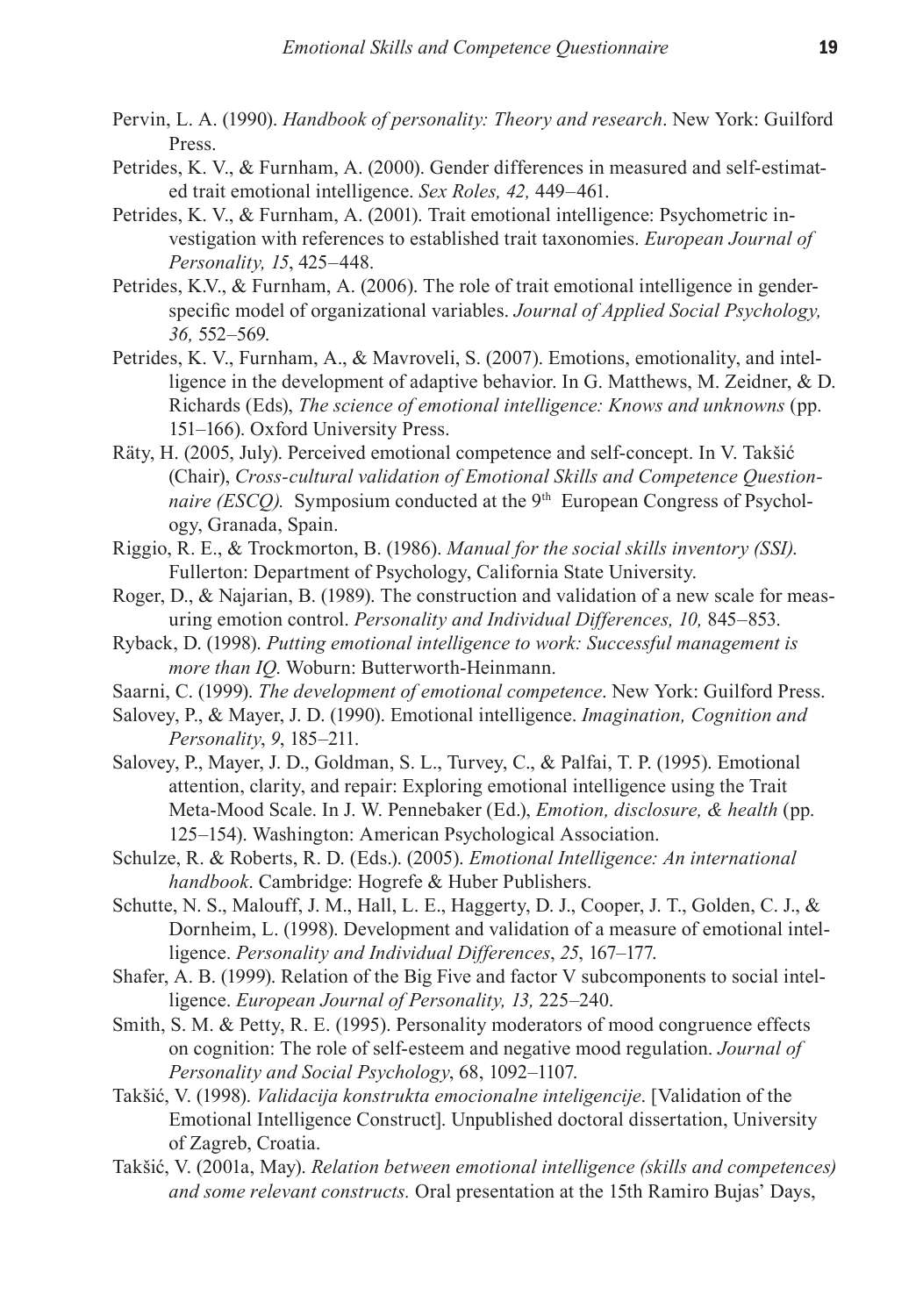Zagreb, Croatia.

- Takšić, V. (2001b). Upitnici emocionalne kompetentnosti (inteligencije). [Emotional competence (intelligence) questionnaires]. In K. Lacković-Grgin & Z. Penezić (Eds.), *Zbirka psihologijskih mjernih instrumenata*. [*The collection of psychological instrument*s]*.* Zadar, Croatia: Faculty of Philosophy.
- Takšić, V. (2002, October). *The importance of emotional intelligence (competence) in positive psychology.* Paper presented at the 1st International Positive Psychology Summit, Washington, DC.
- Takšić, V. (July, 2005). Basic psychometric properties of Emotional Skills and Competence Questionnaire (ESCQ) in Croatian samples. In V. Takšić (Chair), *Crosscultural validation of Emotional Skills and Competence Questionnaire (ESCQ).*  Symposium conducted at the 9<sup>th</sup> European Congress of Psychology, Granada, Spain.
- Takšić, V., Jurin, Z., & Cvenić, S. (2001). Opercionalizacija i faktorsko-analiticka studija konstrukta emocionalne inteligencije. [Operationalization and factor-analytic study of the emotional intelligence construct]. *Psihologijske Teme*, *8*–*9*, 95–109.
- Takšić, V., & Mohorić, T. (2007, July). *Emotional Skills and Competence Questionnaire (ESCQ) as an indicator of adaptive behavior in various situations.* Oral presentation at the 10<sup>th</sup> European Congress of Psychology, Prague, Czech Republic.
- Takšić, V., & Mohorić, T. (2009). The relation of trait emotional entelligence with life satisfaction. In T. Fereire (Ed.), *Understanding positive life: Research and practice on positive psychology* (pp. 277–291). Lisabon: Climepsi Editores.
- Takšić, V., Mohorić, T., Faria, L. Lima Santos, N., Raty, H., Molander, B., Avsec, A. Extremera, N., Férnandez-Berrocal, P., & Toyota, H. (2007, September). *Crosscultural comparison of Emotional Skills and Competences Questionnaire (ESCQ).*  Oral presentation at 1st Congress in Emotional Intelligence, Malaga, Spain.
- Takšić, V., Mohorić, T., & Munjas, R. (2006). Emocionalna inteligencija: Teorija, operacionalizacija i povezanost s pozitivnom psihologijom. [Emotional Intelligence: Theory, Operationalization, Implementation and Relationship with positive Psychology]. *Društvena istraživanja*, Vol. 84–85, 729–752.
- Takšić, V., Mohorić Bradić, S. T., Faria, L., Lima Santos, N., Raty, H., Molander, B., Avsec, A., Extremera, N., Férnandez-Berrocal, P., Toyota, H., Rashid, T., Mohammadyfar, M.A., Xu, Q., Yao Y., & Jiang, Q. (2009, September). *Cross-cultural Comparison of Emotional Skills and Competences Questionnaire (ESCQ).* Oral presentation at 2nd Congress in Emotional Intelligence, Santander, Spain.
- Takšić, V., & Rafajac, B. (2002, June). *Emotional intelligence as a predictor of quality of family interaction, life satisfaction and risk behavior in adolescents*. Poster presented at International Congress in Applied Psychology, Singapore.
- Takšić, V., Štokalo, V., & Kolić-Vehovec, S. (2003). Prognostička valjanost emocionalne inteligencije (kompetentnosti) za uspjeh u školi. [Predictive validity of the emotional intelligence (competence) for school success]. *Psihologijske teme, 10*, 75–85.

Takšić, V., Tkalčić, M., & Brajković, S. (2001, July). *Emotional intelligence: An*